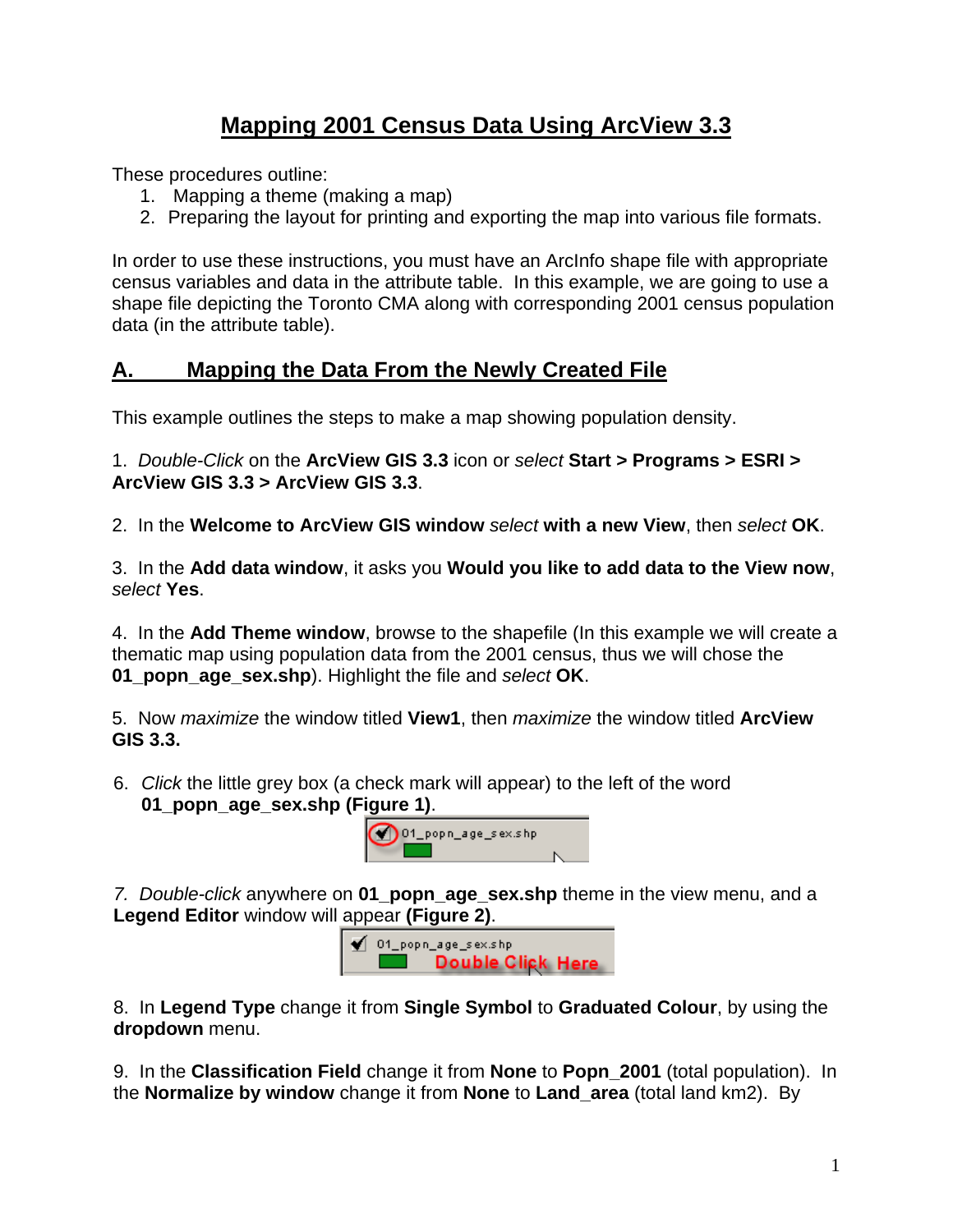default ArcView has broken down the data into 5 ranges. Now *click* **Apply**. Then *close*  the **Legend Editor** window.



Now you have a theme displaying the **Total Population Density By Census Tract (Figure 3)**.

10 (a). If you are not satisfied with the colour schemes or the ranges, *double-click* anywhere on **Torct.shp** theme, and the **Legend Editor** window will appear.

10 (b). To change the colour schemes, *click* in the **Color Ramp** window and select an appropriate colour scheme. C*lick* **Apply (Figure 4)**.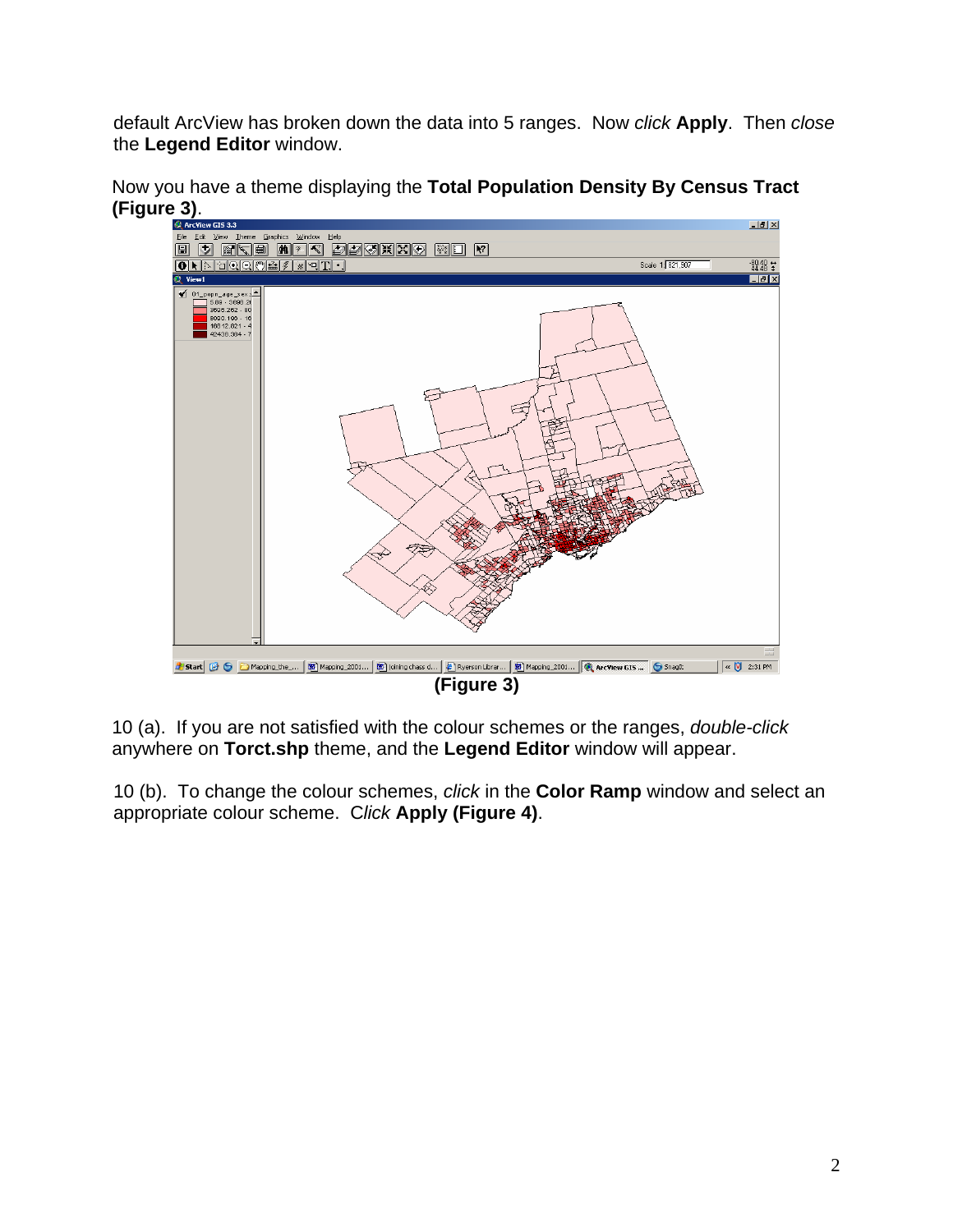| $\Box$ o $\Box$<br>Legend Editor                                                               |                            |                       |          |  |
|------------------------------------------------------------------------------------------------|----------------------------|-----------------------|----------|--|
|                                                                                                | Theme: 11 poph age sex shp | ▮┳                    | Load     |  |
| Legend Type: Graduated Color                                                                   |                            | $\blacksquare$        | Save     |  |
|                                                                                                |                            |                       | Default  |  |
| Classification Field: Popn 2001                                                                |                            | ᆂ                     | Classify |  |
| Normalize by: Land area                                                                        |                            |                       |          |  |
| Symbol                                                                                         | Value                      | Label                 |          |  |
|                                                                                                | 5.89 - 3696.262            | 5.89 - 3696.262       |          |  |
|                                                                                                | 3696.262 - 8090.196        | 3696.262 - 8090.196   |          |  |
|                                                                                                | 8090.196 - 16812.821       | 8090.196 - 16812.821  |          |  |
|                                                                                                | 16812.821 - 42436.364      | 16812 821 - 42436 364 |          |  |
|                                                                                                | 42436.364 - 70543.478      | 42436.364 - 70543.478 |          |  |
|                                                                                                |                            |                       |          |  |
|                                                                                                |                            |                       |          |  |
| $\lfloor \frac{1}{2} \rfloor$ $\lfloor \frac{1}{2} \rfloor$ $\lfloor 0 \rfloor$<br>卿<br>即<br>+ |                            |                       |          |  |
| Color Ramps: Red monochromatic                                                                 |                            |                       |          |  |
| Advanced                                                                                       | Statistics                 | Undo                  | Apply    |  |

**(Figure 4)**

10 (c). The **Legend Editor** window also allows you to change the number of classes, *select* **Classify > Number of classes** change it from **5** to which ever value you want, by *scrolling down*, then *select* **OK (Figure 4)**.

## **B. Preparing the Layout for Printing or Exporting to JPEG and other Formats**

1. Prepare the legend: From the **Main Menu Bar** *select* **Theme > Properties**. The **Theme Properties** window should *open*. *Change* the **Theme Name** from **Torct.shp** to **Population Density (persons / KM square)**, then *select* **OK**. This doesn't change the name of the file on disk; it only changes the name for the purpose of this View.

2. Again from the **Main Menu Bar** *select* **View > Layout >Landscape > OK.** 

In the window titled **Layout 1** there are 5 objects: Title, Legend, North Arrow, Scale Bar and the Theme.

3 (a). *Double-click* the words **View1,** then *type* **2001 Population Density of the Toronto CMA By Census Tract.**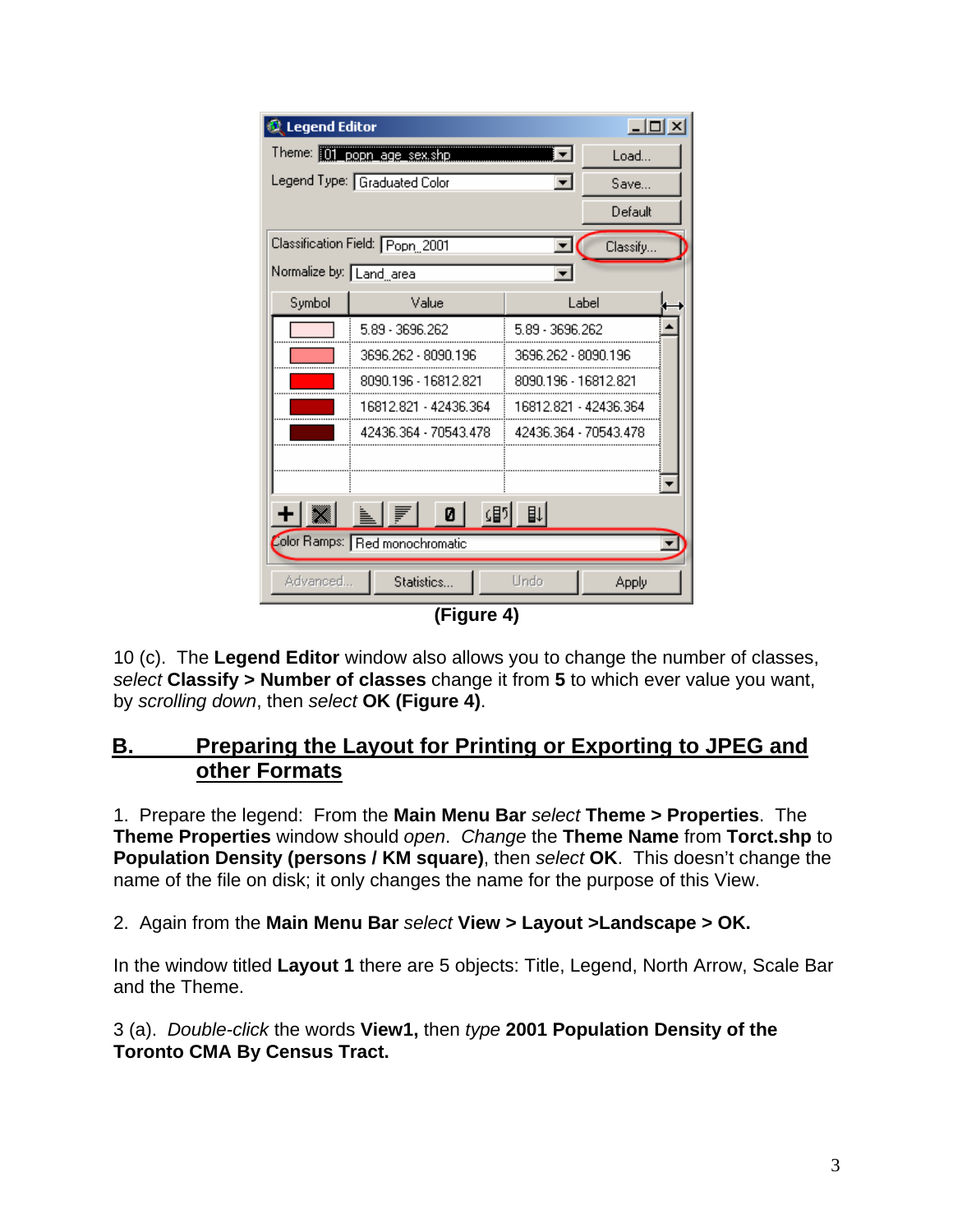3 (b). To *change* the size of the font, *press* **Ctrl** and **P** at the same time. *Change* the **Size** to **28**. Quit the **Font Palette**. *Centre* the title between the blue border. 3 (c). *Select* the **theme (map)**. To *enlarge* the **theme** *grab* any one of the **four black square dots**, and then *drag* them.

3 (d). Once you have made the **theme** larger, then you must *centre* it on the **layout**.

3 (e). Once the **theme** is *centred*, *right click* anywhere outside the borders of the **layout**, and *select* **Refresh View Frames.**

4. *Double-click* on the **scale bar**. The **Scale Bar Properties** windows will *open up. Change* the **Units** to **Kilometers**, by *scrolling down*. *Change* the **Interval** to **50**. Finally, *change* the **Left Divisions** to **0**. Now *select* **OK**. C*entre* the **scale bar** below the theme (map).

5 (a). *Double-click* on the **North Arrow**, the **North Arrow Manager** window will *appear*. You may want to *select* a simpler **north arrow**, like the first one on the second row. *Select* **OK**.

5 (b). *Move* the **north arrow** to the top right of the **layout**. The **north arrow** appears to be too large, so *reduce* it's size. *Select* the **north arrow**, *grab* one of the **four black square dots** and *reduce* the **arrow** by bringing the **dots** closer together.

6. *Select* the **legend**, and *move* it down to the bottom right corner of the **layout**.

You may want to *align* the **legend** and the **north arrow**. Move the north arrow above the legend. *Select* the **Legend**, *hold down* the **shift key** on the **keyboard**, and *select* the **north arrow**. *Press* **Ctrl** and **A** at the same time, and *select* **align centre (>|<)** at the top. The layout is complete and ready for printing: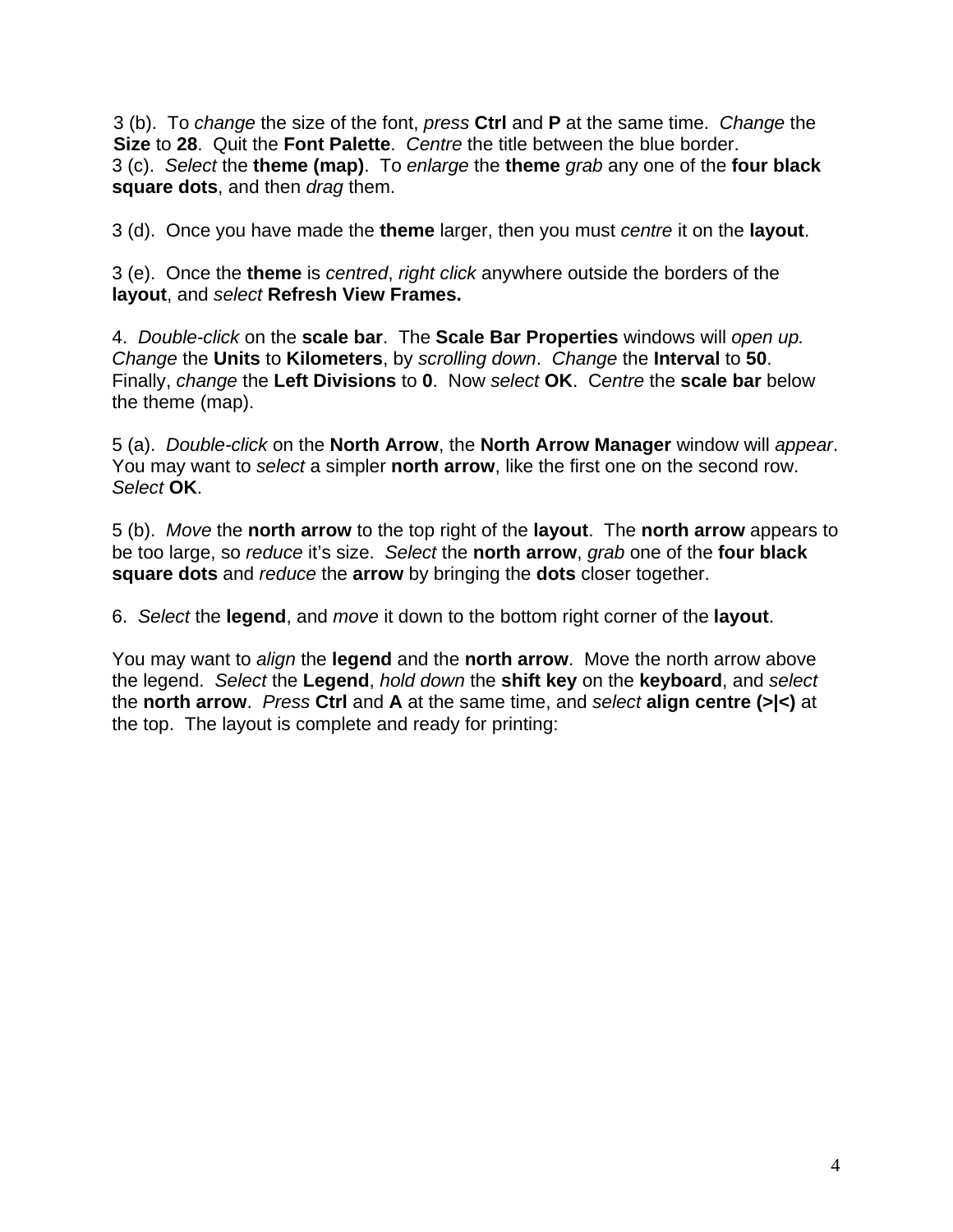

8. Now you are ready to print. **File > Print > OK.**

## **Exporting to PDF or Other Formats**

Alternatively, you may opt to export your map and save it for later use rather than printing your map. ArcView offers a variety of file types that you can save your map as. The following procedure will show you how to export your map, using one of the various file types.

- 1. Once you have completed *steps 1* through *7* in **Part B** above or you are satisfied with the way that your map looks, you may begin to export the map. *Click* **File** from the main menu and *Select* **Export**.
- 2. The **Export** window will open. In the **Drives** window, *browse* to the location that you wish to save your map. In the **Directories** window, *browse* to the folder that you wish to save your map. In the **File Name** text box, chose an appropriate name for your map. In the **List Files of Type** window *select* the format that you would like to save your map in **(Figure 6)**.